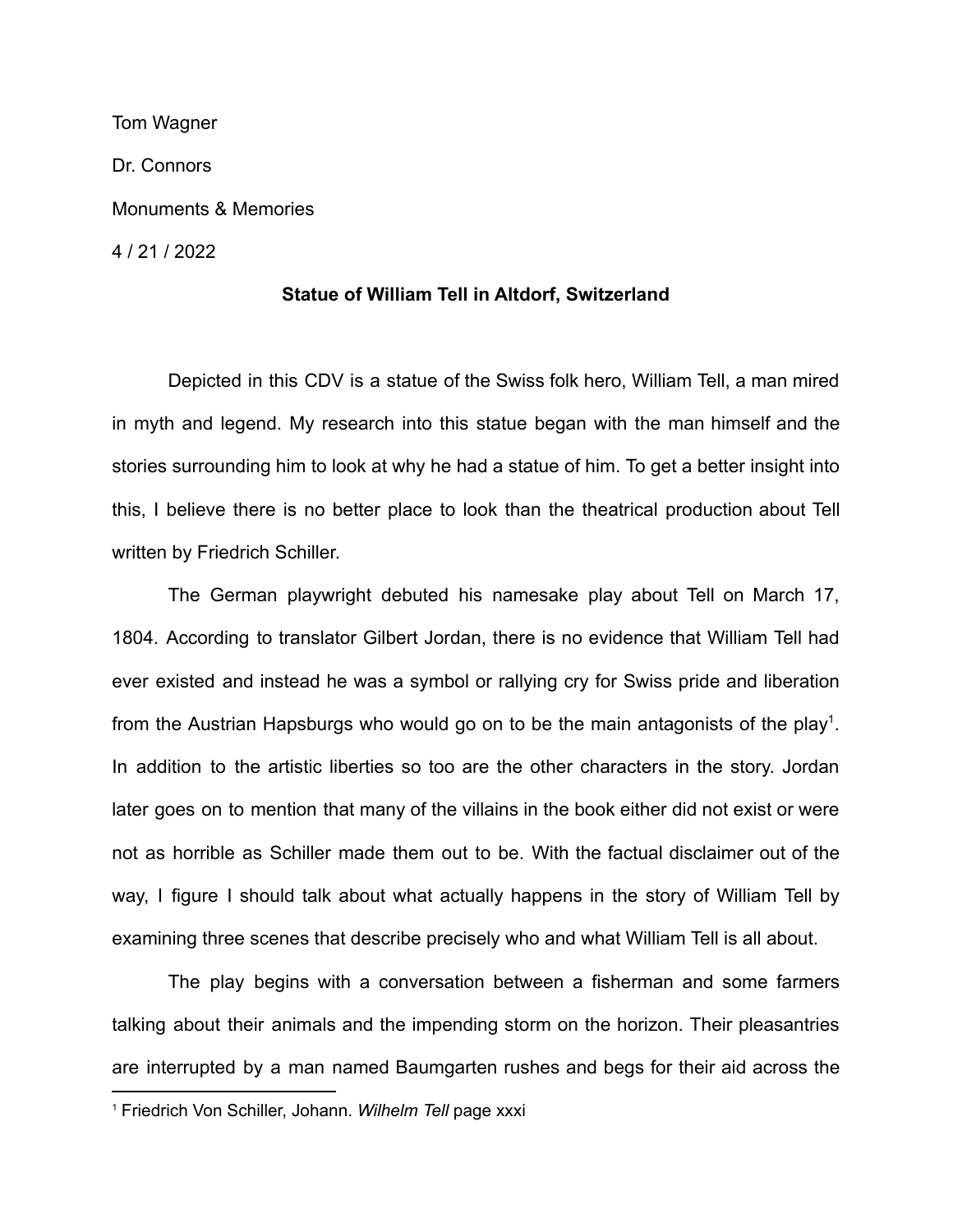lake. This man is being hunted by the emperor for he had killed his bailiff moments ago because he was trying to seduce his wife. The farmers plead with the fisherman to take him across the lake, but the man laments and tells Baumgarten that the storm is rolling in and he will not risk his life. When all hope seems lost for the convict, William Tell gallantly swoops in and tells the fisherman that he will sail the man across the lake. The two set off leaving the fisherman and farmers to stare at Tell in disbelief at his perseverance and willingness to risk his own life for his fellow man. This first scene paints Tell as the stereotypical knight in shining armor who will appear out of nowhere to save the day with complete disregard for his life.

The next scene I'd like to talk about actually explores Tell's willingness to commit to the liberation of Switzerland from the tyrannical Hapsburgs. After a lot of scenes depicting the other characters and the savagery of the viceroy Hermann Gessler, the story cuts to William Tell returning to his family at the beginning of act three. During this scene Tell's children, Wilhelm and Walter, both approach their father as he returns and want to show off that their training has gotten better since he was last home. This display of archery spurs a heated conversation between Tell and his wife Hedwig. The two argue over Tell's recklessness because he is always risking his life to save others that a day will come when no one will be able to rescue him. Tell sees this as him being committed whereas his wife believes he is tempting God. I really enjoyed this scene because it really personalizes Tell and his wife and felt like an honest conversation a couple would have in this situation.

The final scene I wanted to talk about is the portion of William Tell's story that is the most widely known part about him, the infamous shooting the apple off the head. It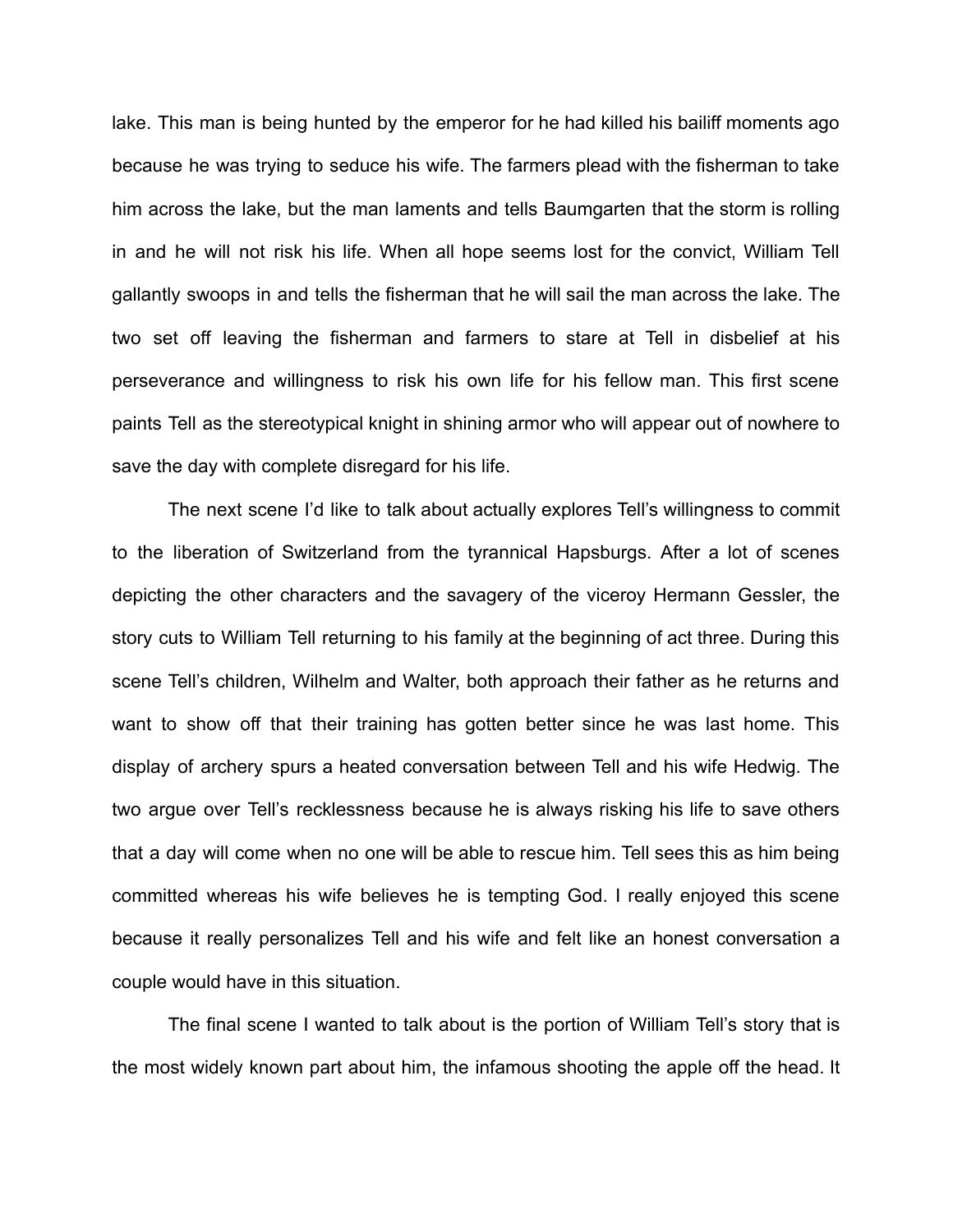all begins during act three, scene three when Tell and his son Walter are heading to Altdorf to meet with Hedwig's father. The two travel until they are halted by two soldiers, Friesshard and Leuthold. These two keep their spears pointed at Tell and tell him that he is to be arrested for being a traitor because he did not pay his tax to the viceroy. Although Tell and the surrounding people lie to try and convince them otherwise, the viceroy shows up to solve the matter. Viceroy Gessler has heard tales of Tell's marksmanship and in a desire to put him to the test, he gives Tell a wager for his freedom. Gessler says "Look, Tell, because they say you shot an apple down from the tree a hundred paces off, you'll have to prove your skill"<sup>2</sup>. What then happens is by far what surprised me the most about this scene. Tell agrees and the crowd present believes him mad and tries talking him down from the idea, but both Tell and Gessler are not backing down. His son Walter is tied to the tree and as he takes aim in the background, the crowd pleads with Gessler to stop this madness. Whilst they are talking with the viceroy a woman interrupts them to point out that Tell had landed the arrow and the people rejoice.

At first I thought this was a rather weird way to depict the scene we all know him for, but the more I thought about it the more it made sense. This feat was something nerve racking that would cause anyone to buckle under the stress of it and the fact that he pulls it off so nonchalantly only builds on the mythological features of William Tell. This play perfectly encapsulated exactly why the city of Altdorf reveres the man so much. The famous scene supposedly takes place in the city which coincidentally is also the supposed location of the statue depicted in the CDV.

<sup>2</sup> Friedrich Von Schiller, Johann. *Wilhelm Tell* page 117 line 1885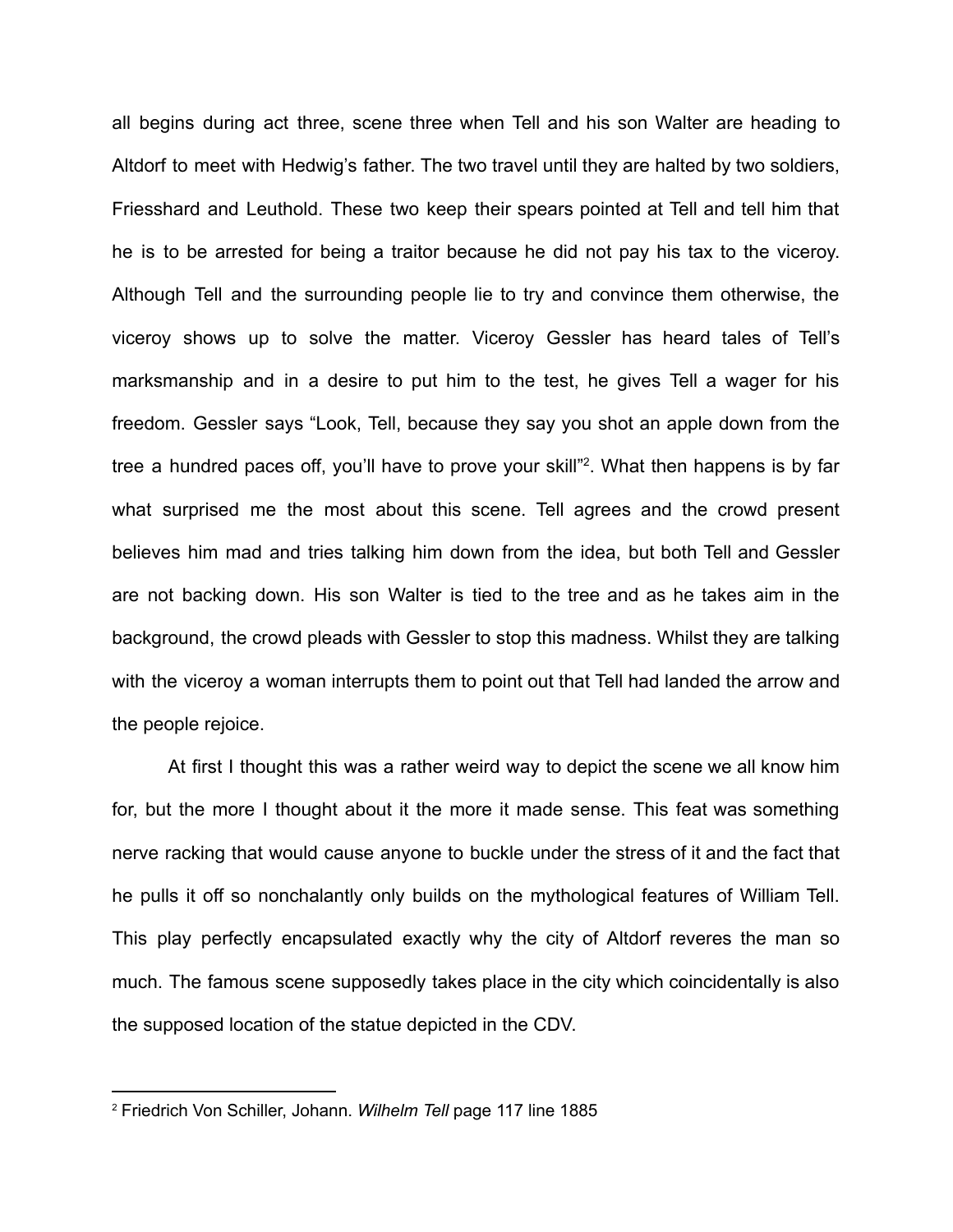Before I talk about the statue in the CDV I would like to first thank Dr. Thomas Brunner from the Department of Justice of the Canton of Uri and my good friend Karl Wiessman. Dr. Brunner was kind enough to not only send over a scan of the source of information about the statue but also shed some light on it as well that was not covered in the book. My friend Karl Wiessman is a German native and has been acting as my German translator as well as a research aid during the hunt for any concrete information on this statue. Without their help, this project would not have been possible.

The statue seen in the CDV was built by Hans Konrad Siegfried and was erected in 1860 on Tellgasse, where the apple shot possibly happened. The design of the statue was based on the Tell Statue on top of the Eidgenössisches Freischiessen Triumphal Arch in Zürich by Georg Ludwig Vogel<sup>3</sup>. The statue depicts William Tell with one hand resting on his crossbow and his other outstretched with the arrow that shot the apple. Because it was made from plaster, it was not built to last for terribly long in the climate of Altdorf and was eventually taken down in 1891 when the current Tell monument was erected. The main artistic difference between the two is the current one also includes his son Walter next to him whereas Siegfried's does not.

<sup>3</sup> Rebsamen, Hanspeter, et al. *The Inventory of Swiss Architecture 1850-1920* page 195